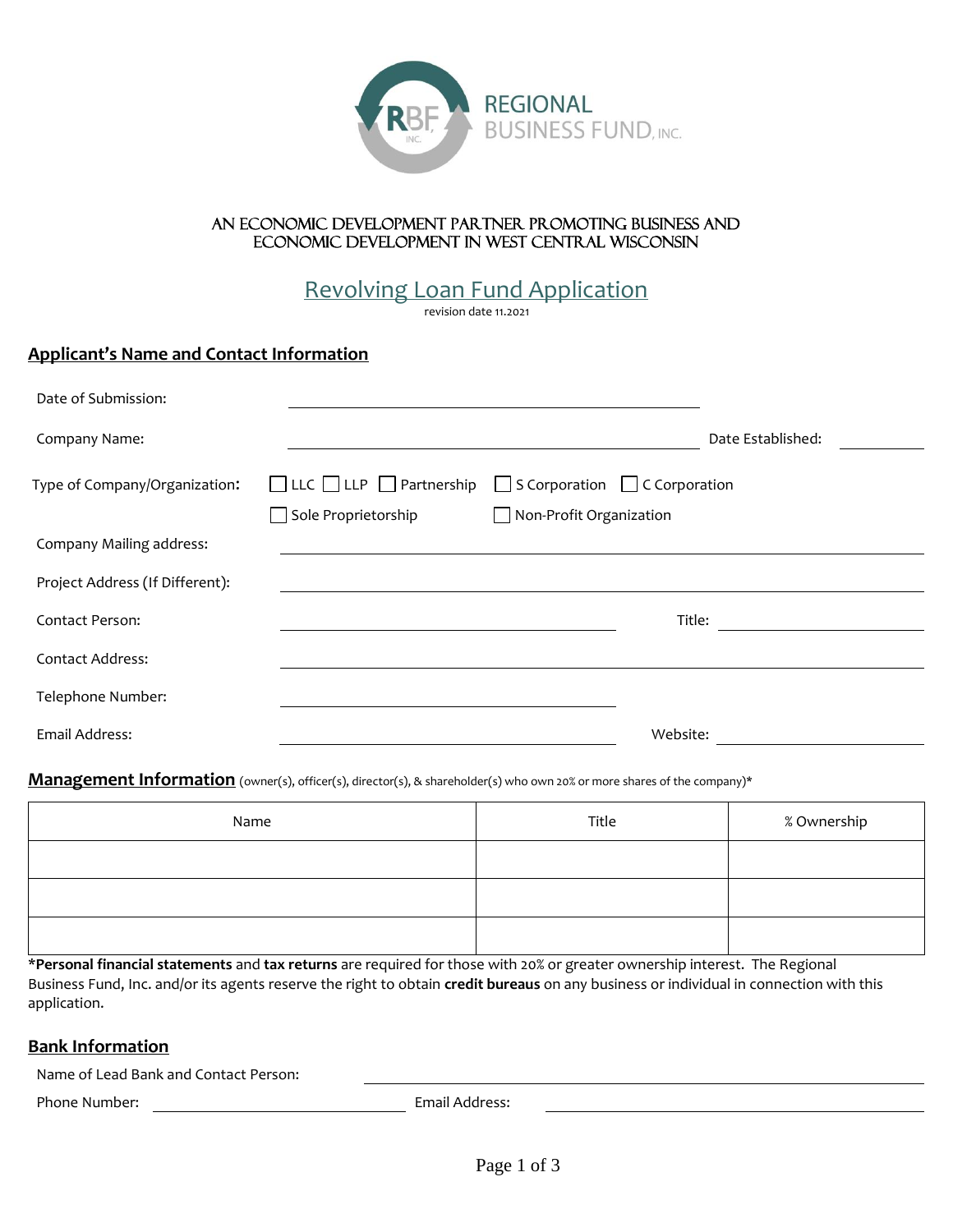# **Revolving Loan Fund Amount and Terms Requested**

| Amount of Loan:  | Use of Funds: |
|------------------|---------------|
| Repayment Terms: |               |

# **Anticipated Uses and Sources of All Project Funds**

Sources include the loan you are requesting from the RBF, Inc. plus any other financing that will go into the project, including but not limited to bank financing and owner cash. Uses include equipment purchases, working capital, construction costs, etc. The total sources must equal the total uses.

| Source(s) | Amount (\$) | Use(s) | Amount (\$) |
|-----------|-------------|--------|-------------|
|           |             |        |             |
|           |             |        |             |
|           |             |        |             |
|           |             |        |             |
| Total:    | 0           | Total: |             |

## **Projected Full-Time Employment**

| <b>Existing Full-Time Positions</b> |                                        |                  | <b>Full-Time Positions Created</b> |                   |                   |                             |
|-------------------------------------|----------------------------------------|------------------|------------------------------------|-------------------|-------------------|-----------------------------|
|                                     |                                        |                  |                                    | Year One          | Year Two          |                             |
| Avg. Hourly Wage                    | Number of<br><b>Existing Positions</b> | Position / Title | Avg.<br>Starting<br>Hourly<br>Wage | Number<br>Created | Number<br>Created | <b>Total Number Created</b> |
|                                     |                                        |                  |                                    |                   |                   |                             |
|                                     |                                        |                  |                                    |                   |                   |                             |
|                                     |                                        |                  |                                    |                   |                   |                             |
|                                     |                                        |                  |                                    |                   |                   |                             |

### **THE FOLLOWING EXHIBITS MUST BE COMPLETED WHERE APPLICABLE AND INCLUDED AS PART OF YOUR APPLICATION.**

*The RBF, Inc. reserves the right to request additional information above and beyond this list.* 

 $\Box$ Tax return and balance sheet/profit and loss statements for last three fiscal years.

Balance sheet and profit and loss statement for an interim period not more than ninety days preceding the date of application.

Schedule of business debt.

 $\mathsf{L}$ 

 $\Box$ 

 $\Box$ 

Balance sheet and profit and loss statement projections for two years from date of application. Include assumptions.

Business description and financing proposal. This should include a brief company history and a description of the financing proposal; a discussion of your industry, sales and markets; discussion of competition; and other matters relevant to your application. **All applicants on behalf of entities in business less than two years will submit a business plan.**

Resumes of all individuals listed under "Management".

Personal financial statement and most recent personal tax return of principal owners (owners with 20% or more ownership).